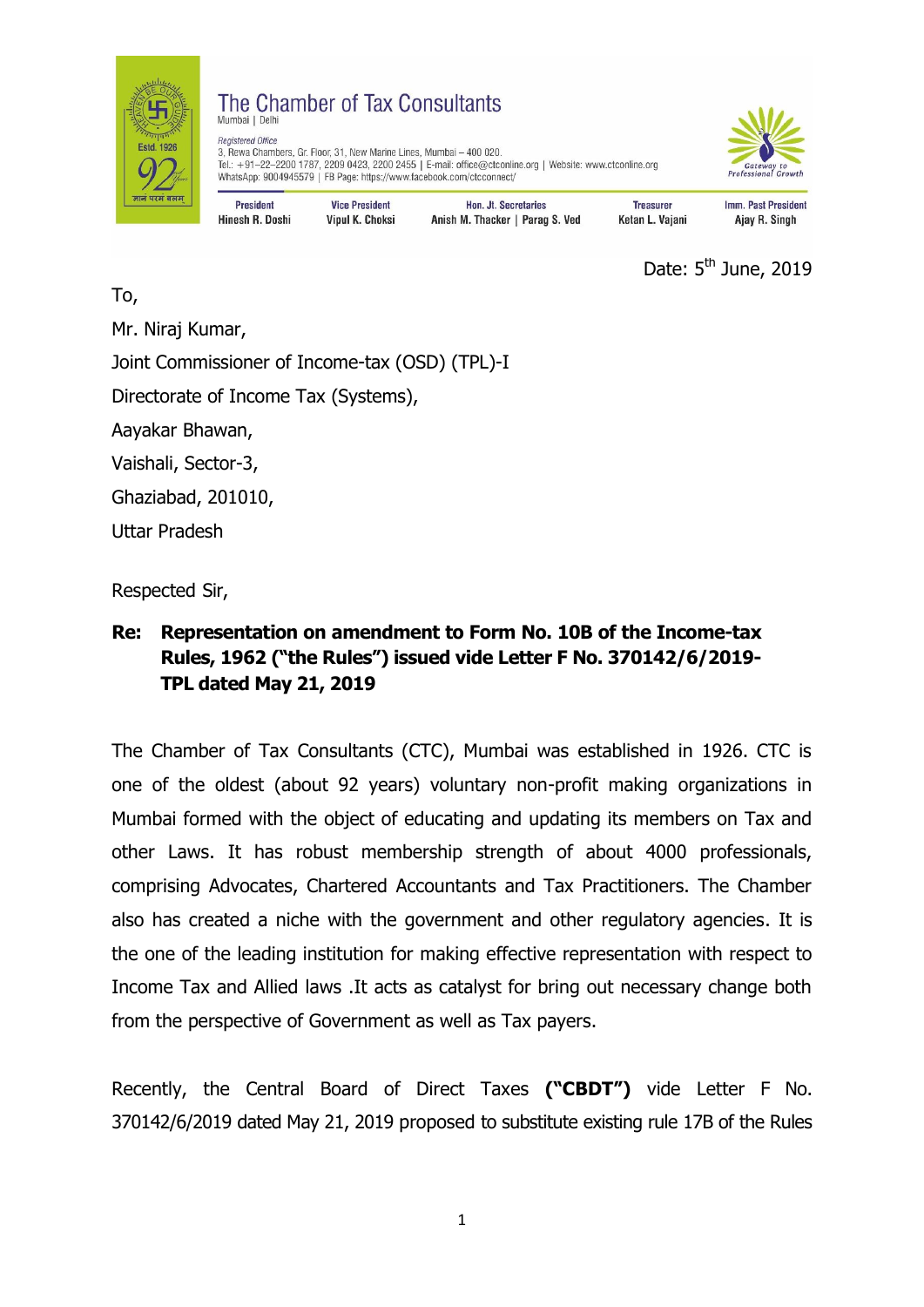

and also existing Form No.10B. In the said letter it is stated that the stakeholders and general public may provide their inputs on the proposed drafts as referred to above. We appreciate the efforts to invite the views of stake holders who would be affected by the introduction of this form. We herein below give our suggestions for your active consideration:

- 1. It is settled law that any amendment which comes after  $1<sup>st</sup>$  day of assessment year would be applicable from the subsequent assessment year and not from current assessment year. The proposed Rule 17B and Form 10B has been put in public domain only on  $21<sup>st</sup>$  May 2019 and by the time the relevant forms are notified, there will be hardly time available for the Trust to compile such exhaustive details. Further The form is exhaustive and information sought in Form 10B is voluminous. Most of the charitable trusts do not have requisite strength to provide such information in short span of time. Hence, it requires time lag to gear up themselves to provide such information. Hence, the proposed Form No. 10B may be brought into force with effect from **assessment year 2020-21 after considering our suggestions given below**.
- 2. On perusal of proposed Form No. 10B, it can be seen that the requirements are not simple but voluminous as also requires huge compilation of details by the Trust It requires consideration of time and cost, which a small trust may not be able to afford. Further, the trusts by their nature are charitable and they do not have requisite manpower to provide such information, more particularly smaller trusts. Audit Report sought in form 10B is akin to Audit report sought u/s 44AB of the Income Tax Act in case of assessee having business income. The said provisions have been made applicable to entities having a business turnover exceeding Rs. 1 crore – the concept being that smaller entities would not have the wherewithal in terms of financial or administrative support to compile data of such volume to be audited by an Auditor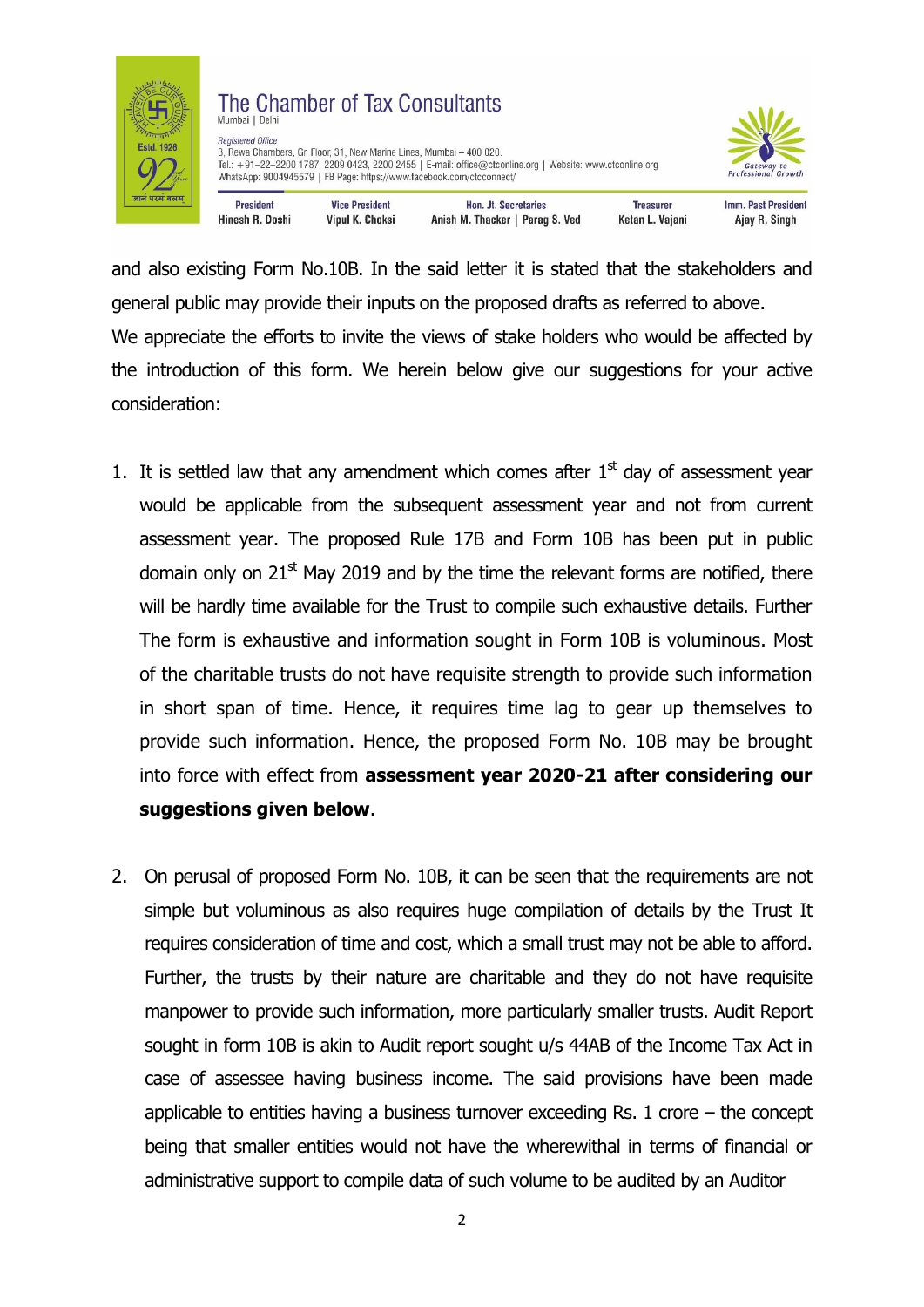

and hence in order to ensure ease of doing business, smaller assessees have been exempted from the onerous rigors of providing such information required. Similarly, the proposed Form 10B may be **made applicable** to such trusts or institutions whose income/ receipts before giving effect to the provisions of section 11 of the Act exceeds Rs. 1 crore – similar to the **threshold** provided for conducting audit u/s. 44AB of the Act whereby small assessees have been exempted. Auditors of trusts having total income more than the exemption limit but less than this threshold may be asked to file the existing format of Form 10B.

- 3. The form is exhaustive and information sought in Form 10B is voluminous. Certain information sought in Form 10B is already incorporated in return of income and hence are repetitive in nature and required to be removed. Details on information which are required to be removed from Form 10B are given as under:
	- Clause B: Legal Status
	- Clause C: Registration details
	- Clause D: Purpose & Objects
	- Clause F (2b): Details of Income & Application Details of registration under FCRA.
- 4. Certain information sought in Form 10B are contentious in nature, since they are purely a subject matter of interpretation of law and there are plethora of legal judgments available. Hence such details should not be made part of the proposed form 10B. We provide examples of such clauses as under:
	- Section "Purpose and Object" Clause D: Point (1b)
	- Section "Details of Business" Clause H Point 2